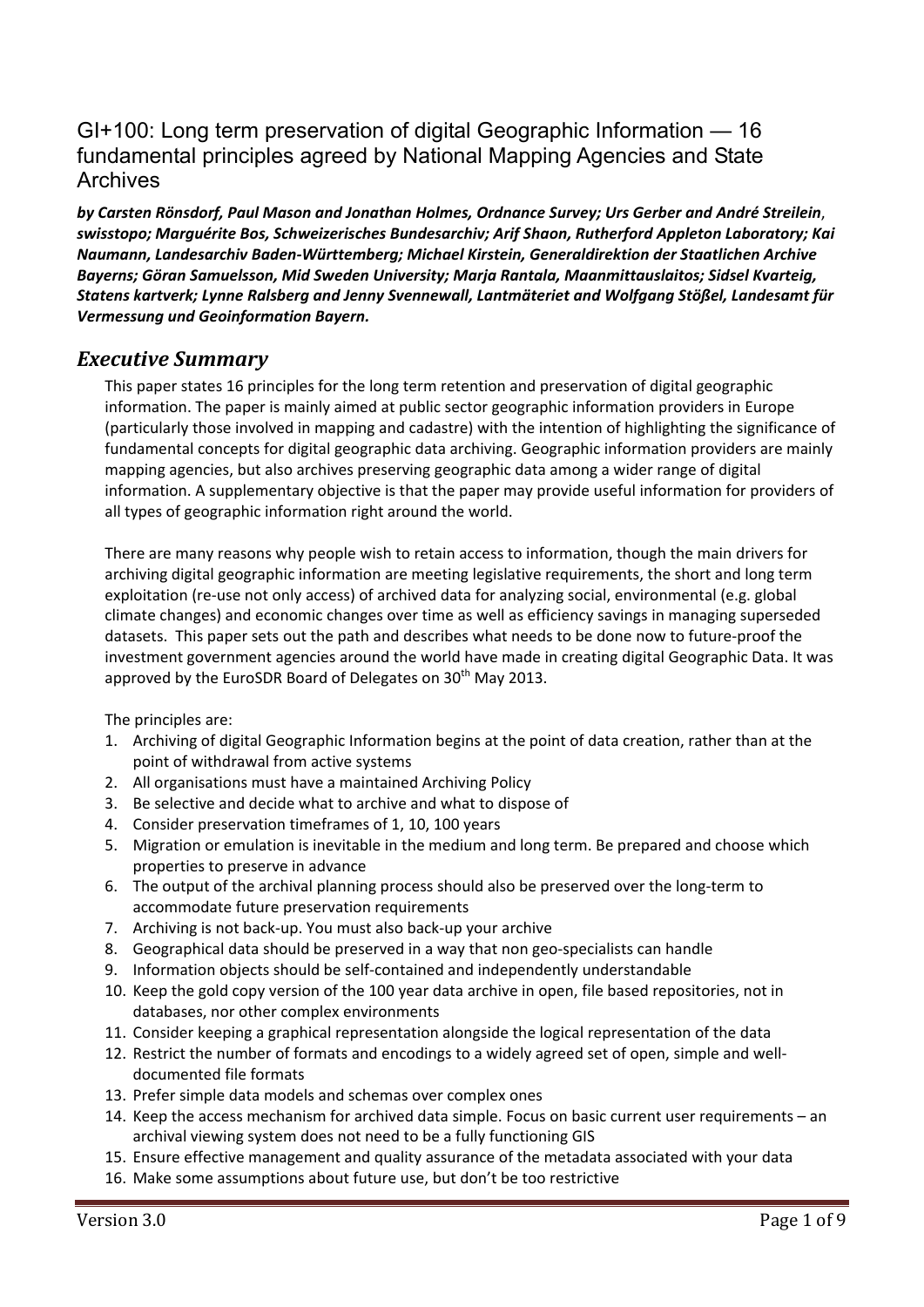## *Introduction*

Looking back 100 years we find a lot of geographic information created at that time that is still very accessible and usable in the form of paper maps. Paper has proved itself a good medium for long term preservation if it is looked after with appropriate care. It is easy to handle and information in graphical form is immediately accessible. In today's digital world however, geographic information is produced predominantly in digital formats that have a very strong reliance on technology to both store and access data. Modern data structures, geometries and data relationships are undoubtedly a lot more powerful and accurate than what, historically, could be drawn on a paper map alone. However, the risk of losing data can be much higher, especially if no precautions are taken. If we look 100 years into the future it is quite difficult to see how the preservation of digital data will be assured and how the information we generate today will be accessed.

Current geographic information that depicts the world we live in today provides tremendous value for government, businesses and research purposes as well as the general public. At the same time historic information is also frequently accessed and adds to this cumulative value. It is our understanding that safeguarding today's fundamental geographic data for future generations in order to understand history as well as historic trends should be a core objective for National Mapping Agencies (NMAs), Archives and other data producers and providers.

While nobody will be able to accurately predict what technology will look like in 100 years time, there is a lot we can do now to prepare so that we can mitigate the risk that datasets will lose their value over time. The likelihood that any technical or organisational assumptions or predictions we make over a 100 year time-frame do not come true is very high. However, the spirit of this paper is that it is sensible to make certain assumptions today and concisely document these to enable future generations to understand today's motivations and decisions. As a result we call on digital data producers and providers to start future-proofing their data now in order to create sustainable long-term resources.

The document has been created by the EuroSDR data archiving working group of 11 National Mapping Agencies, National Archives and Research Institutions across Europe in order to seek endorsement of the set of principles by EuroSDR and EuroGeographics as well as the Archiving community i.e. the EBNA (European Board of National Archivists) / EAG (European Archives Group) and the EURBICA (European branch of the International Council of Archives). It is our goal to establish common principles and a common approach on archiving geographic information. Future guidance by the EuroSDR data archiving working group is expected to be published at http://tinyurl.com/GI100.

## *Glossary*

There is often confusion between terms used in the geographic and archiving communities. Terms used within this document have been used with the following meanings.

### *Geographic Information*

- Geographic information is:
- information about places on the Earth's surface
- knowledge about where something is
- knowledge about what is at a given location
- (Source Goodchild 1997)

#### *Archiving*

The act of transforming administrative records into archival records thus creating the conditions for historical and social research. Records can be all kind of authentic information created by persons or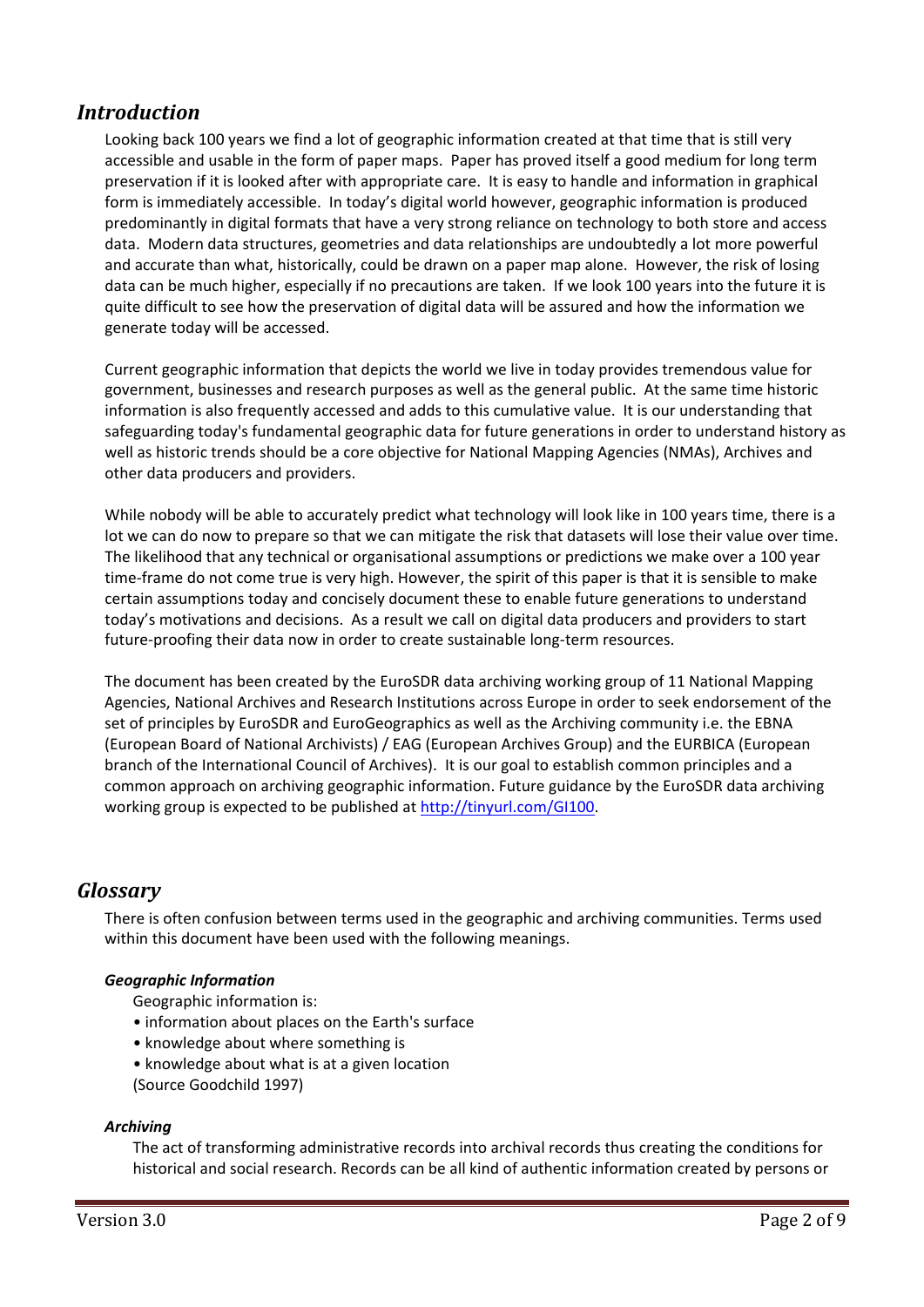organisations. Archiving encompasses the input, appraisal, description, preservation and provision of documentation and contributes to a secure basis for law, as well as to continuity and efficiency in administration. Historical archives are responsible for keeping selected historical records for unlimited time. Archiving usually occurs when the primary use of records has fallen below a certain limit.

#### *Format migration*

Format migration is the process in which data is migrated from one format to another, to avoid the former becoming obsolete.

### *Media migration*

Media migration is the process in which data is migrated from one archiving media to another e.g. CD -> DVD or CD to tape.

## *Digital Geographic Data Archiving Principles*

The EuroSDR data archiving working group has identified and agreed upon a set of common and practical fundamental concepts and principles related to archiving Geographic Information (GI). These are listed in this chapter and are intended to establish the foundation for public sector providers of GI and Archives around Europe to preserve important GI for future use. It should be noted that legal mandates may mean that these principles cannot be followed and that organisations are legally obliged to divert from the principles and concepts documented below.

Outside the GI domain, more generic and comprehensive conceptualisations of an archive lifecycle already exist. All of these concepts have been heavily influenced by the Open Archival Information System (OAIS, ISO 14721<sup>1</sup>). For example, the DCC Curation Lifecycle Model has been designed to facilitate a lifecycle approach to the management of digital materials in an archive and to enable their successful curation and preservation, including initial selection for reuse and long-term preservation (Higgins, 2008).

The order of the principles follows the lifecycle of data from design and creation to maintenance and preservation (ingestion, annotation, migration), as well as accessing archived data. Suggested action points and important questions where further investigation may be required are indicated by this symbol: ►.

Principle 1: Archiving of digital Geographic Information begins at the point of data creation, rather than at the point of withdrawal from active systems.

Today archiving is often seen as an afterthought, though the long term value of a dataset can often be appraised at the outset. If this appraisal occurs, archival requirements are clear from the start and can be acted upon.► Consult early with those responsible for and proficient in long‐term preservation of digital data, i.e. Archives, Libraries or Data Centres, depending on national legislation.

► Define whether long term preservation is desired or necessary.

► Determine and document the retention period. This can be changed at a later date if requirements change but will clarify archival needs from the outset. Such an appraisal should be undertaken for all existing datasets.

Principle 2: All organisations must have a maintained Archiving Policy

- ► The backbone for any archiving business case is the establishment and agreement of a common preservation planning process and a set of common preservation objectives between data producers and archives.
- ► When setting up an archive look across borders and beyond its currently envisaged domain. The consultation of a broad range of experts is recommended to formulate an efficient preservation plan. Using a common

 $\overline{a}$ 

For references, see below.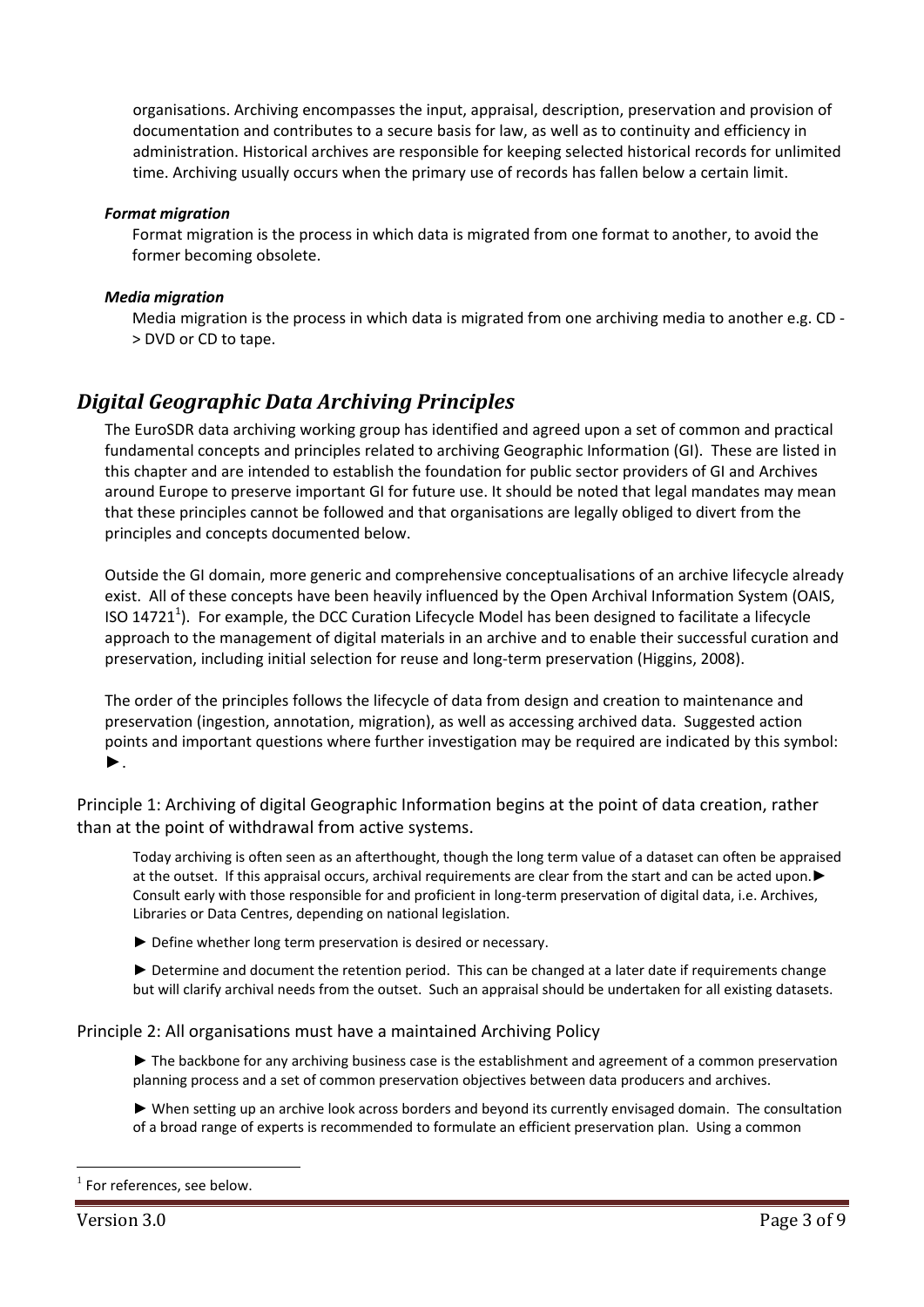vocabulary and reference model (such as the OAIS model) will enable improved clarity and understanding. One of the key goals of a long term archiving/preservation strategy is risk mitigation against loss and corruption.

► The preservation objectives of an archive must be defined and articulated in its archival policy. The policy should cater for the requirements of both data providers and future users (the so-called designated community).

▶ A good governance regime between data producers and archives needs to be established to ensure that the policy is correctly implemented in the foreseeable future.

► An archive should be able to evolve – an archivist should not be rigid in his or her thinking or preparations.

#### Principle 3: Be selective and decide what to archive and what to dispose of.

Archiving is an economic issue, as well as a technical challenge. Long term benefits are likely to be intangible, so it is advisable to concentrate on short and medium term benefits. Long term archiving will prove to be less challenging if the medium term actions are considered, prepared and undertaken well. The survival rate for data might be better if selected (less) material is archived well, rather than a vast amount of material being archived poorly.

► An archive should define the retention period envisaged for each individual dataset, product or feature group. The archive should also preserve the documentation that explains what has been selected to be included and why. This means that there needs to be an explanation of why certain aspects of a given dataset are more important in the shorter and/or longer term (collection policy).

► When thematic and reference data comes from different datasets / organisations it is better to archive them separately. More research is required in this area to identify best practice on how to combine them or archive them in such a way that they are in sync with each other.

► For data that is continuously updated, some consideration is needed of the best way to capture change. The following two main approaches are possible. More work is needed to understand the advantages and disadvantages and how both can be optimally combined:

‐ Archiving snapshots of the complete dataset. This method is easier to implement, but may produce redundancy, and therefore require more storage. It may also make it more difficult to synchronise different datasets at a later date

‐ Archiving of change only updates / logs. This method minimizes redundancy, leading to a reduction in storage required, but is not proven to be invariant against software and systems changes.

#### Principle 4: Consider preservation timeframes of 1, 10, 100 years.

Thinking in terms of these timeframes will help high level planning of archival systems by identifying the key considerations in the stages of the GI's lifecycle. As Principle 1 states, this thinking should start early.

► The 1-10-100 years terms are just suggestions and can be adapted as appropriate to reflect operational thinking.

1 year: operational safekeeping, focusing on short term needs, proprietary formats and specialist solutions may be appropriate.

10 years: a strategic, business archive, the focus should be on reusability and access of data. We refer to this as a Transitional Archive as it builds the bridge between shorter term data providers' needs and archival needs.

100 years: Long term archive aimed at preservation. Focus on robustness against data loss and corruption, ability to curate and migrate. Data preferably held in flat files, open format.

► Accept that you will need to move data between archives, with different technical solutions; and plan for this. Access to data in a 100 year archive may be achieved through accessing replicated data from a 10 year archive.

► The 100 year archive will often be in the custody of a National Archive. For the transitional archive, decide whether National Archives or National Mapping Agencies (NMA) is responsible.

The progression of data through the archival lifecycle may be illustrated as in the diagram below.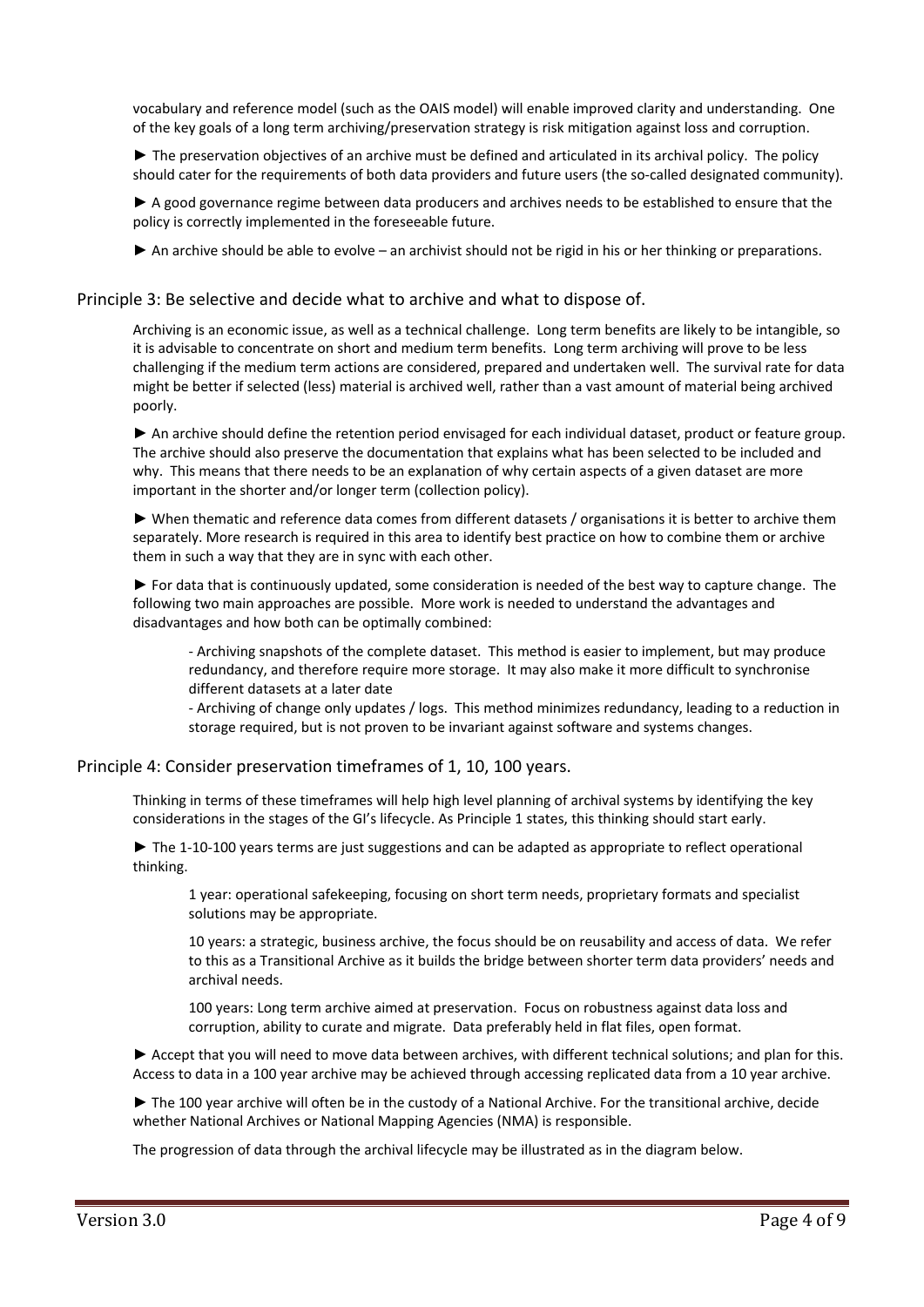

Figure 1: Archiving Lifecycle for Geographic Information

Principle 5: Migration or emulation is inevitable in the medium and long term. Be prepared and choose which properties to preserve in advance.

The encoding and format in which GI is handed over to an archive is often just one possible way of encoding the information and doesn't necessarily need to be preserved. It is highly likely that original data formats will not be supported and readable at some point in the future. Therefore, the capability to read all information and archive content needs to be retro‐engineered (emulation) or the data has to be migrated into a supported format. Emulation is currently still in an infant stage. Therefore, we currently focus on migration as the main strategy to keep GI readable over a longer time period.

► Define the properties of your geo‐information (i.e. significant properties) that must be retained at the point of migration or emulation. (Nestor, 2008 and 2011)

► Don't assume that archived data won't degrade - mechanisms for checking and reporting data degradation need to be put in place for all archives.

► Choose the appropriate data representation version (raw/processed, "products", originals/digital/analogue). Document your choice and rationale; this type of information will assist future archivists and users in understanding and determining the updated versioning requirements for the data.

► Enable, if possible, annotation of the archived data and preserve the annotation along with the associated contextual information to facilitate adding value to the data. Annotation should not change the original content of the data.

► Ensure amendments to archived data are recorded with an audit trail. Amended data should not pollute the authenticity of original archival data. A separate set of metadata to describe amendments and the audit trail may be necessary.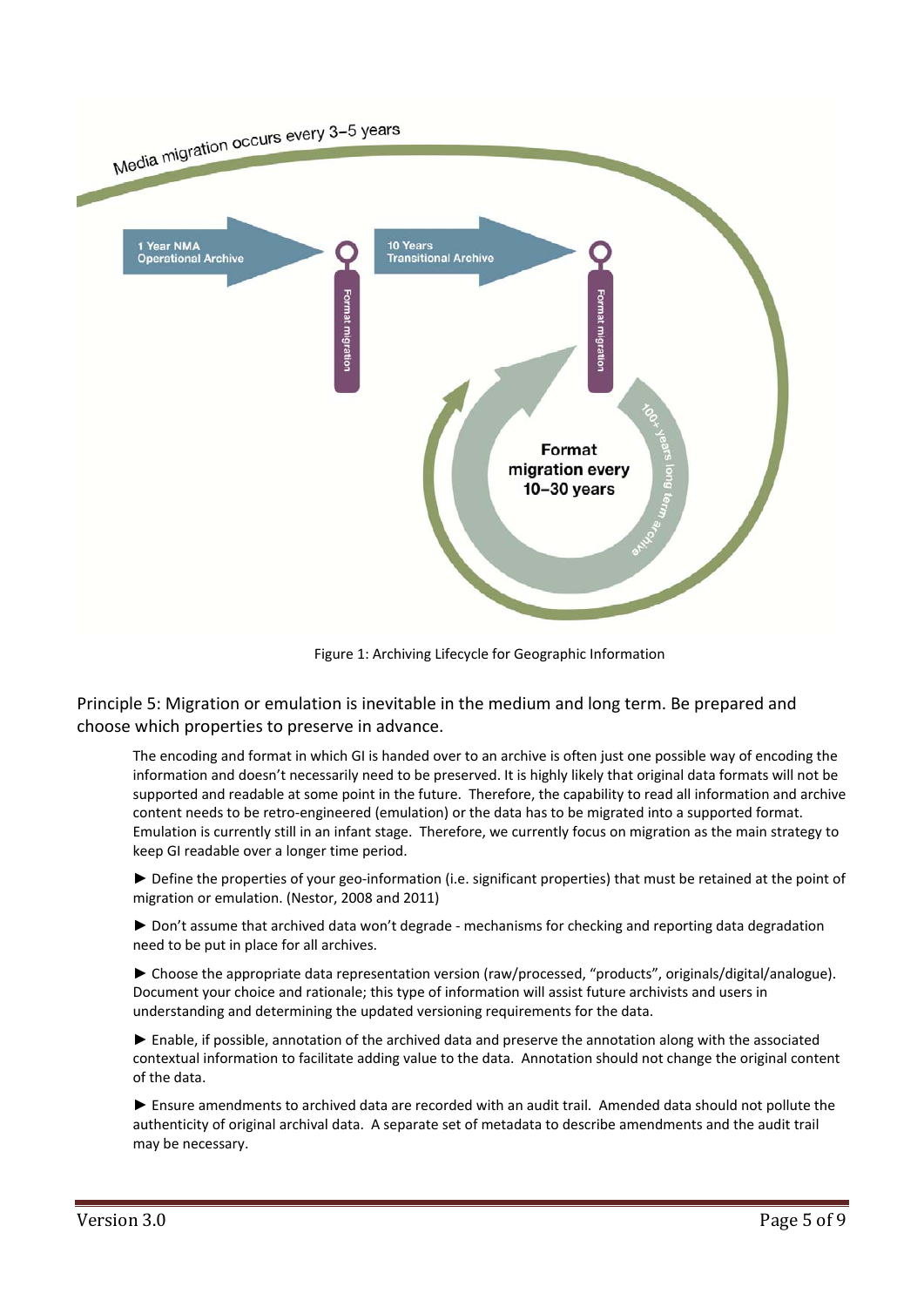The requirement for an audit trail and addition of amendments is an example of why it is advisable to build in the capability for an archive to be able to evolve – an archivist should not be rigid in his or her thinking or preparations. Collaborative automation may ease preservation efforts (see, for example, http://www.openplanetsfoundation.org/)

Principle 6: The output of the archival planning process should also be preserved over the long‐term to accommodate future preservation requirements.

► Documents describing the archival planning process and policy need to be associated with the relevant geographic data in order to provide context for decisions made at the time of or before ingestion of data into an archive.

Principle 7: Archiving is not back‐up. You must also back‐up your archive.

► Backup is mitigation against catastrophic failure to enable Disaster Recovery and is considered to be a standard IT task in any operational system that holds business critical data. Archiving is aimed at the longer term retention and access to data information in a more managed way.

► It is necessary to back-up your archive on at least two uncorrelated storage systems. One backup system should be at a remote and secure site.

Principle 8: Geographical data should be preserved in a way that non geo-specialists can handle.

The likelihood that data survives and can be accessed will be higher if the data is structured in a way that archivists and users find familiar, such as other non‐geospatial and mainstream content. A proprietary grid‐ format for an aerial photography image, for example, could be transformed to a format, such as TIFF, which archivists and users already use for a large amount of other archival image content.

► Document migrations, format, and structure so these can be understood by archivists, curators and users.

► Document the rationale behind applying certain preservation actions (e.g. migration) to the data. This type of information forms the preservation history of a dataset and will assist future archivists in understanding and determining the updated preservation requirements for that dataset.

 $\blacktriangleright$  Independently<sup>2</sup> archive chronologically synchronized versions of thematic geo-data (e.g. climate or environmental data) and geo-referencing data (e.g. orthoimage or map data).

► Archive data specifications, definitions of coordinate systems and anecdotal material that will help to interpret and understand the data at a later point in time.

Principle 9: Information objects should be self‐contained and independently understandable.

The more self-describing an information object is, the easier it will be to interpret it after a long period of time.

Principle 10: Keep the gold copy version of the 100 year data archive in open, file based repositories, not in databases, nor other complex environments.

An open repository enables more efficient data management, especially where machine‐readable files are used, and supports future migrations. This approach also facilitates better, or at least simpler, access to the data, but be aware that there may also be some loss of information.

Principle 11: Consider keeping a graphical representation alongside the logical representation of the data.

When the logical representation of the data cannot be easily used by non-specialists, keeping a raster image or set of styled vectors of the entire geographical extent of the dataset for their use is recommended. When this is not feasible, keep an exemplary representation for a sample area to preserve how the data was typically rendered.

 $\overline{a}$ 

<sup>2</sup> See Principle 3.3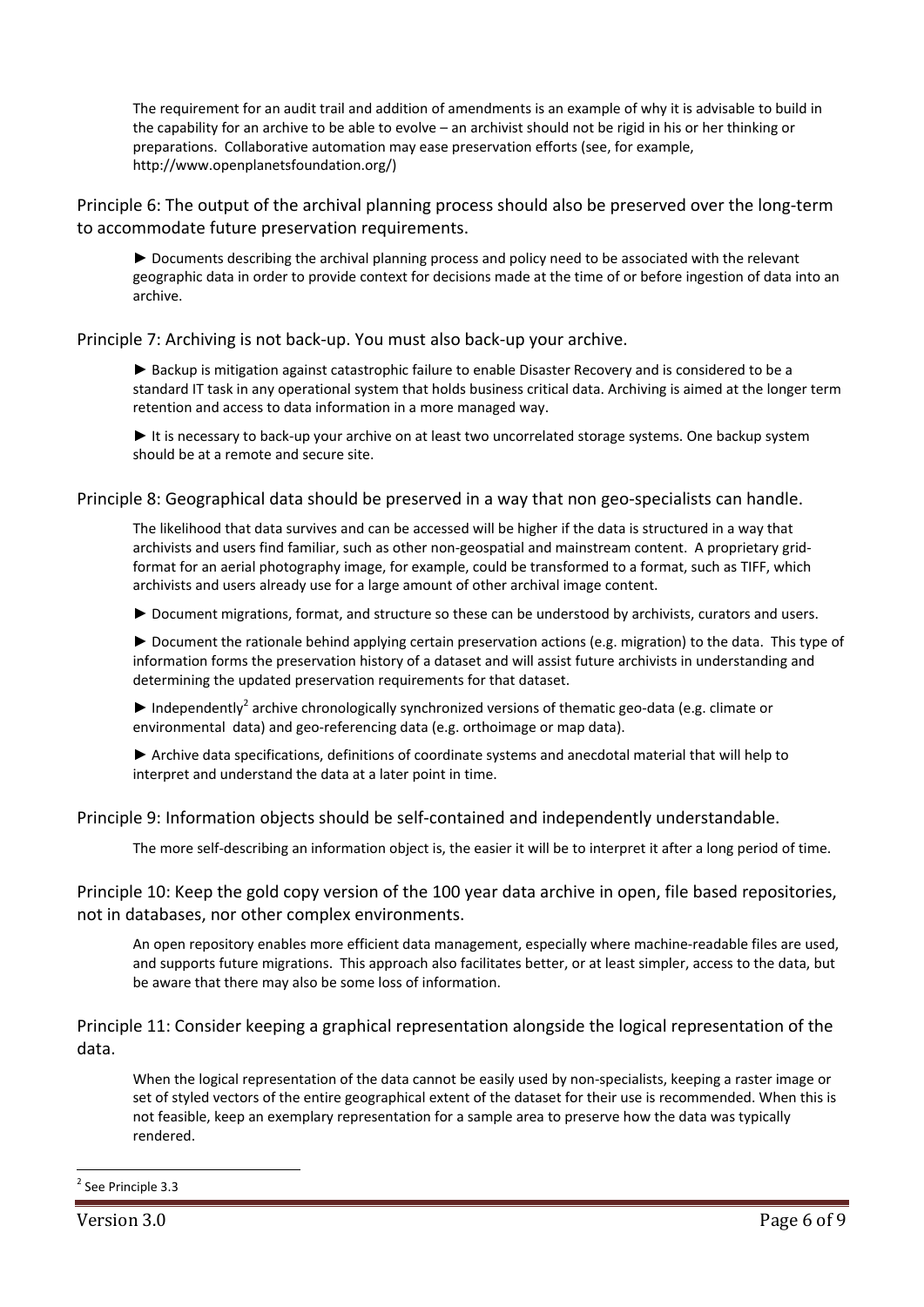Principle 12: Restrict the number of formats and encodings to a widely agreed set of open, simple and well‐documented file formats.

In the future, less effort will be required to either migrate or emulate data because fewer formats need to be supported. We expect the industry will come to a consensus about the most commonly used formats for preservation of GI.

► Support and adopt standards and best practice, e.g. processes.

► In the 100 year archive, do not use binary encodings with the possible exception for raster data. Any compression format for large text files or sub‐packages (for example to bundle files that belong together in a container) should be open, well documented and widely used.

Principle 13: Prefer simple data models and schemas over complex ones.

A number of today's GI data models are rather complex, having been designed to support modern requirements such as to express rich attribution and relationships between entities.

► A highly normalised database representation, in which all properties of an object are spread around and need to be assembled for use, may be beneficial for short term access and data management purposes, but is not useful for long term preservation as there is a high risk that the linkage between the properties might be lost over time.

► While it may be desirable to preserve these, the balance between the preservation of the richness and the loss of data by having data models that may be very difficult to interpret in the future needs to be found on an individual basis.

► Consider, where feasible, migrating complex data into a simpler data model or structure at the point of ingestion to the 100 year archive. In certain circumstances (such as the format becoming obsolete) this may begin as part of the 10 year archival process.

Principle 14: Keep the access mechanism for archived data simple. Focus on basic current user requirements – an archival viewing system does not need to be a fully functioning GIS.

A simple mechanism and system that is easy to operate, maintain, migrate or emulate will be more beneficial in the long run than a system with lots of functionality.

► The long term, 100 year archive should only include basic access while more functionality can be provisioned to replicated data in a user environment based on short‐term requirements.

► Decide what type of access service level is necessary based on the relevant context – static, stable on‐site use or portable, platform‐independent use.

### Principle 15: Ensure effective management and quality assurance of the metadata associated with your data.

► Metadata stored in the archive should be both syntactically and semantically valid. For example, an XML‐ based metadata record can be validated against the corresponding XML schema to ensure structural validity. Semantic validation is more complex and may involve the use of controlled vocabulary defined by the archive, preferably through collaboration with the user community.

► Define the types of metadata needed to enable efficient discovery, accurate rendering, continued understanding and re-use (e.g. significant properties) and effective preservation of your data over the long-term.

► Use appropriate, widely‐adopted metadata standards and formats.

► Apply appropriate and efficient versioning mechanisms to manage changes made to the metadata in the archive over time.

► Consider enabling the users to annotate the metadata in the archive to facilitate adding value to the metadata.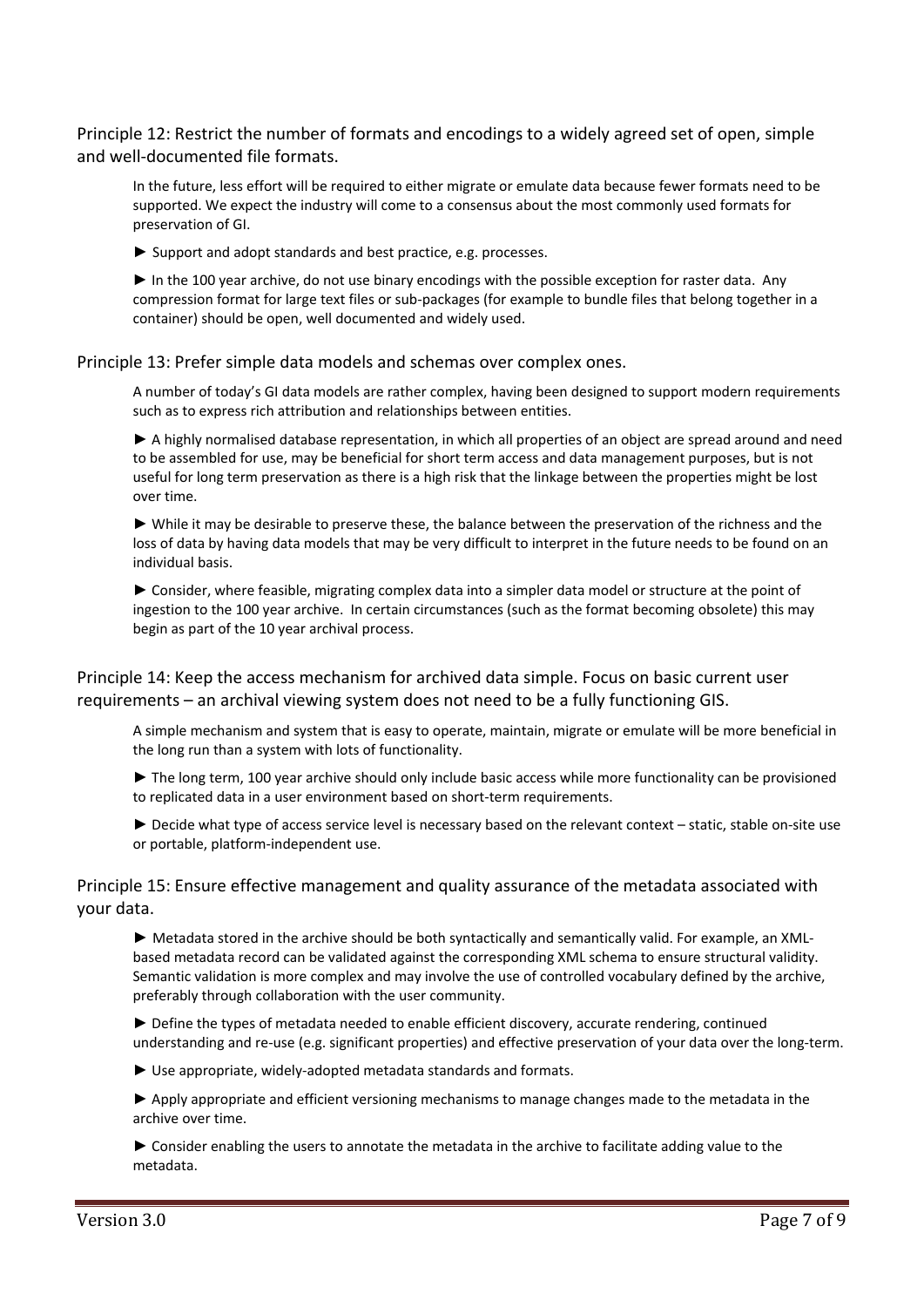► Define a set of broad and high-level principles that form the guiding framework within which the metadata curation (management) can operate. The metadata curation policy would normally be a subsidiary policy of the archival data preservation policy statements. There should be clear reference to the archival and curation rules concerning legal and other related issues affecting the use and preservation of the data and metadata. All these elements should be governed by an overarching archival data policy.

### Principle 16: Make some assumptions about future use, but don't be too restrictive.

We believe that it is better to make some assumptions on future use and explicitly document these rather than attempting to conceive an elaborate and intricately detailed forecast. Issuing some high level guiding statements will help to focus, rather than constrain preservation effort. How and in what way these assumptions are made is an individual judgement call between GI and archival experts.

Understand and document, if possible, the level of knowledge, technical expertise, and other related practices of the user community that may impact on the way the preserved data is discovered, accessed and used. An archive needs to monitor changes in the user community over time. Any substantial changes should be analysed and be addressed in due time by the preservation measures applied to the data in the archive.

► Identify the potential consumers (human, software application, etc.) to whom the preserved data object(s) will be beneficial in terms of accurate interpretation and proper utilisation, and then document these as assumptions.

## *Conclusion to the work*

These 16 principles are the outcome of discussions between NMAs and archivists drawn from institutions and legislative contexts across Europe. The ease with which the group discussed and agreed these principles (during five meetings spread over two years) supports the view that there is a significant amount of commonality in national approaches and contexts to what are in many ways a unifying set of challenges. Perhaps the bigger challenge, though, is bringing interdisciplinary experts together from across (global) national boundaries to facilitate continued and further refinement of consensus on best practices, combined understanding of different perspectives and learning from wider contexts. Certainly, a collaborative approach is advocated by the group in preference to unilateral publication of archiving policies. In fact, given a key challenge is retaining a means to access information secured in digital file formats over the very long term, founding all geographic digital data archives on a similar set of collaborative principles and standards is probably the best way to guarantee that our treasured data remains accessible in the years to come.